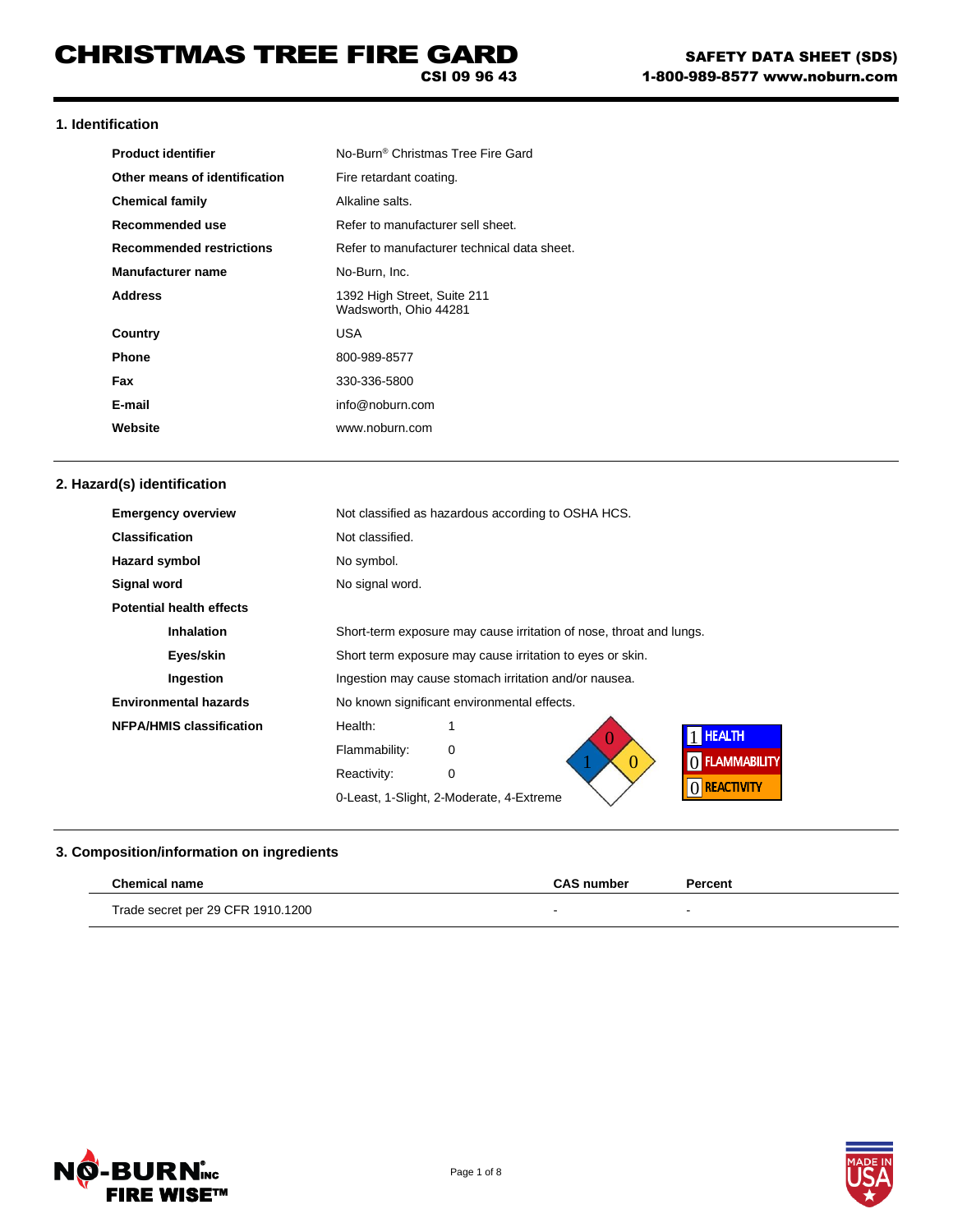### **4. First-aid measures**

| <b>Inhalation</b>   | Remove person to fresh air. If necessary, give artificial respiration or CPR.                                    |  |
|---------------------|------------------------------------------------------------------------------------------------------------------|--|
| <b>Skin contact</b> | Wash skin with soap and water. Launder clothing before reuse.                                                    |  |
| Eye contact         | Immediately flush with gentle stream of tepid water for 15 minutes. Get medical attention if<br>necessary.       |  |
| Ingestion           | Do not induce vomiting. Keep warm and at rest. Give 2-3 glasses of water. Get medical attention if<br>necessary. |  |

## **5. Fire-fighting measures**

| Suitable extinguishing media                                      | Carbon dioxide, dry chemical, foam, water spray. |
|-------------------------------------------------------------------|--------------------------------------------------|
| Unsuitable extinguishing<br>media                                 | None.                                            |
| Specific hazards arising from<br>the substance or mixture         | None.                                            |
| Special protective equipment<br>and precautions for fire-fighters | None.                                            |

### **6. Accidental release measures**

| <b>Personnel precautions</b>     | None.                                                                                                                             |
|----------------------------------|-----------------------------------------------------------------------------------------------------------------------------------|
| <b>Environmental precautions</b> | Avoid runoff into storm sewers, ditches, and waterways.                                                                           |
| <b>Cleanup measures</b>          | Spills should be contained, solidified, and placed in suitable containers for disposal. Wash exposed<br>skin with soap and water. |

## **7. Handling and storage**

| Precautions for safe handling      | Avoid breathing mist. Avoid prolonged skin contact.                                                                   |  |
|------------------------------------|-----------------------------------------------------------------------------------------------------------------------|--|
| <b>Engineering controls</b>        | Use local exhaust ventilation if sprayed inside. Otherwise, general ventilation is adequate.                          |  |
| <b>Conditions for safe storage</b> | Store in original sealed containers, upright, and in a cool, dry place away from concentrated acids<br>and alkalines. |  |
| Storage temperature                | Minimum: $40^{\circ}F$ (4 $^{\circ}C$ ) Maximum: $90^{\circ}F$ (32 $^{\circ}C$ ).                                     |  |
| <b>Shelf life</b>                  | 24 months from date of manufacture.                                                                                   |  |

## **8. Exposure controls/personal protection**

| <b>Exposure controls</b>                             | Use appropriate engineering controls such as proper ventilation. Where such systems are not<br>effective, wear suitable personal protective equipment, which performs satisfactorily and meets<br>OSHA or other recognized standards.                                                                                                                                                                |
|------------------------------------------------------|------------------------------------------------------------------------------------------------------------------------------------------------------------------------------------------------------------------------------------------------------------------------------------------------------------------------------------------------------------------------------------------------------|
| Personal protective equipment<br>Eye/face protection | Wear goggles to avoid overspray and splashing. Eye and face protection should be in accordance<br>with OSHA 29 CFR 1910.133.                                                                                                                                                                                                                                                                         |
| Hand/arm protection                                  | Rubber or plastic gloves are recommended.                                                                                                                                                                                                                                                                                                                                                            |
| <b>Respiratory protection</b>                        | If sprayed, wear an air-purifying respirator approved by NIOSH in accordance with OSHA 29 CFR<br>1910.134(d)(1)(ii). If used in a confined area, a full-face, powered air-purifying respirator (PAPR) or<br>supplied-air respirator (SAR) is recommended. Use respirators in accordance with 29 CFR<br>1910.134(d)(3)(i)(A) Table 1, 29 CFR 1910.134(d)(3)(iii)(B) and 29 CFR 1910.134(d)(3)(iv)(B). |



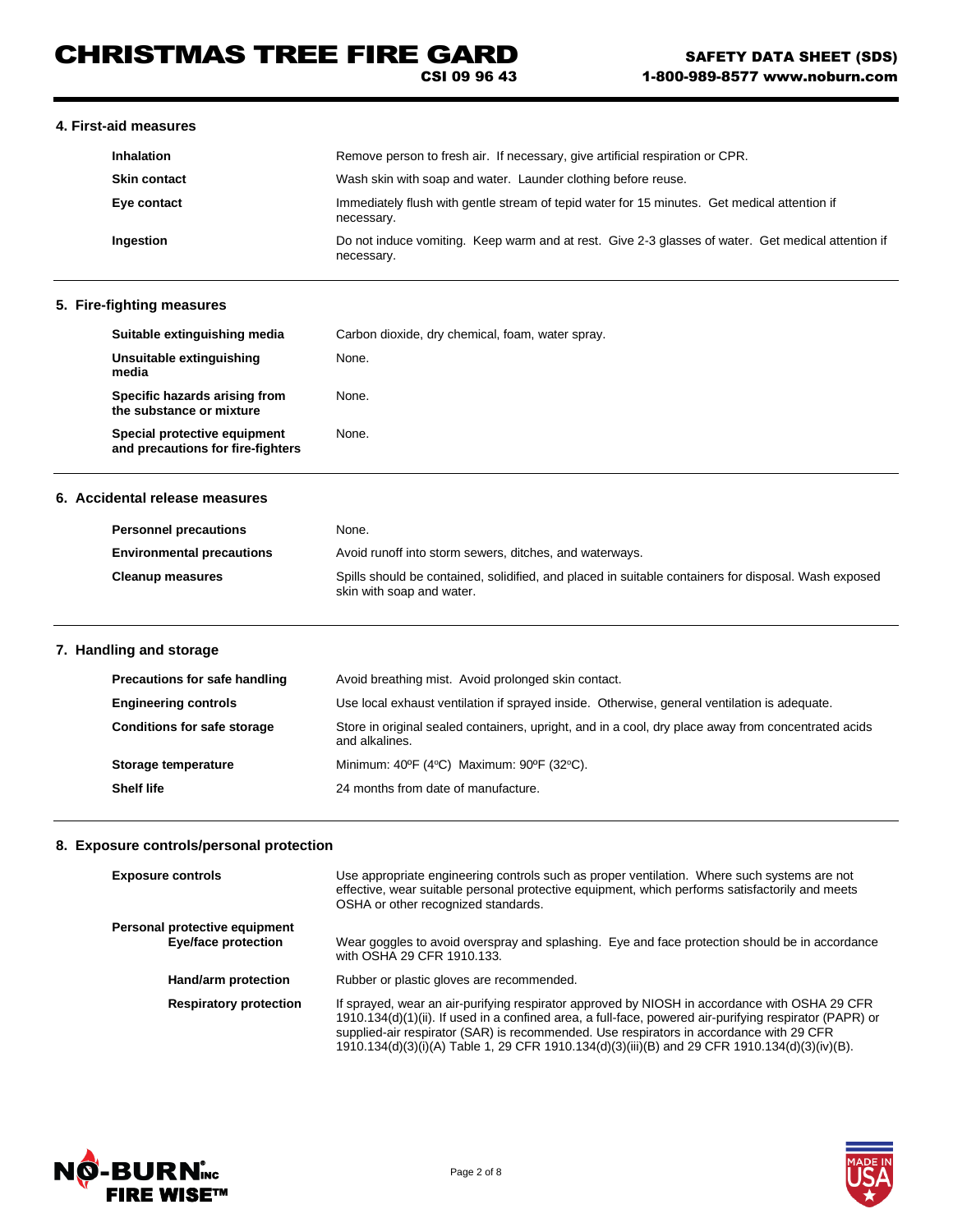## **9. Physical and chemical properties**

| Appearance<br><b>Physical state</b> | Liquid.                               |  |
|-------------------------------------|---------------------------------------|--|
| Color                               | Transparent.                          |  |
| Odor                                | Green apple fragrance.                |  |
| <b>Odor threshold</b>               | Not applicable.                       |  |
| рH                                  | $7-8.$                                |  |
| % volatile by vol                   | 68%.                                  |  |
| <b>Freezing point</b>               | Not applicable.                       |  |
| <b>Boiling point</b>                | 212F (100°C).                         |  |
| <b>Flash point</b>                  | >212F (100°C).                        |  |
| <b>Water solubility</b>             | Complete.                             |  |
| <b>Specific gravity</b>             | 1.17.                                 |  |
| <b>Evaporation rate</b>             | Not applicable.                       |  |
| Vapor pressure                      | Not applicable.                       |  |
| Vapor density                       | Not applicable.                       |  |
| <b>VOC Content</b>                  | 0 g/L (EPA Method 24).                |  |
| 10. Stability and reactivity        |                                       |  |
| <b>Reactivity</b>                   | Not reactive (no special reactivity). |  |
| <b>Chemical stability</b>           | Stable under normal conditions.       |  |

| <b>Chemical stability</b>      | Stable under normal conditions. |
|--------------------------------|---------------------------------|
| Incompatible materials         | None.                           |
| <b>Decomposition materials</b> | None.                           |

## **11. Toxicological information**

| <b>Acute toxicity</b>                                | Toxicity testing of formula components indicates very low oral toxicity or skin/eye irritation. |
|------------------------------------------------------|-------------------------------------------------------------------------------------------------|
| <b>Potential health effects</b><br><b>Inhalation</b> | Short-term exposure may cause irritation of nose, throat and lungs.                             |
| Eyes/skin                                            | Short term exposure may cause irritation of the eyes or skin.                                   |
| Ingestion                                            | Ingestion may cause stomach irritation and/or nausea.                                           |

## **12. Ecological information**

| Ecotoxicity                      | No data available. |
|----------------------------------|--------------------|
| Persistence and degradability    | No data available. |
| <b>Bioaccumulative potential</b> | No data available. |
| <b>Mobility in soil</b>          | No data available. |
| Other adverse effects            | No data available. |



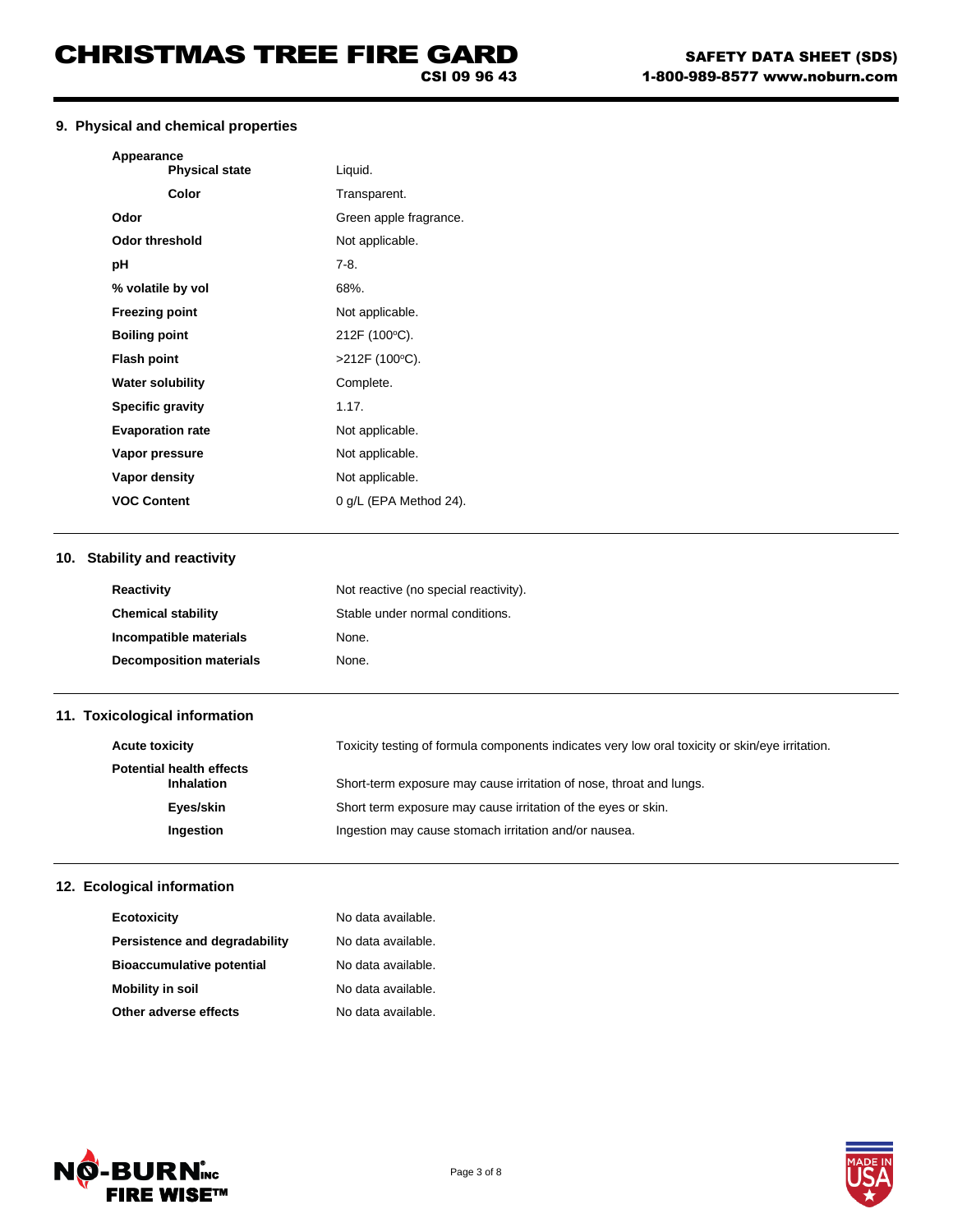### **13. Disposal considerations**

| Waste disposal of product     | Do not discharge product into storm or waste water sewer systems.                                                                                                                                                                                                                                                          |
|-------------------------------|----------------------------------------------------------------------------------------------------------------------------------------------------------------------------------------------------------------------------------------------------------------------------------------------------------------------------|
| <b>Contaminated packaging</b> | Dispose of in accordance with federal, state and local regulations.                                                                                                                                                                                                                                                        |
| <b>Container disposal</b>     | Non-hazardous paint container free of paint or debris. Pails may be recycled in accordance with your<br>local recycling and waste management requirements. If construction includes deconstruction and<br>reclamation of plastic construction products, it may be necessary to sort plastics according to<br>designations. |

### **14. Transport information**

| Land transport<br><b>USDOT</b>  | Non-hazardous product. Not regulated. |
|---------------------------------|---------------------------------------|
| <b>Marine transport</b><br>IMDG | Non-hazardous product. Not regulated. |
| Air transport<br>IATA           | Non-hazardous product. Not regulated. |

## **15. Regulatory information**

| EU Regulations (EC) No. 1907/2006<br>(REACH) Annex XIV - List of<br>substances subject to authorization<br>Substances of very high concern | None of the components are listed. |
|--------------------------------------------------------------------------------------------------------------------------------------------|------------------------------------|
| Additional safety, health and<br>environmental regulations                                                                                 | Not applicable.                    |

## **16. Other information**

**Complies with OSHA Hazard Communication Standard 29 CFR 1910.1200.**

| <b>Preparation information</b> |                                                                                                                                                                                                                                                                                                                                                                                                                                                                                                                         |
|--------------------------------|-------------------------------------------------------------------------------------------------------------------------------------------------------------------------------------------------------------------------------------------------------------------------------------------------------------------------------------------------------------------------------------------------------------------------------------------------------------------------------------------------------------------------|
| <b>SDS revision date</b>       | October 2020                                                                                                                                                                                                                                                                                                                                                                                                                                                                                                            |
| Prepared by                    | No-Burn, Inc.                                                                                                                                                                                                                                                                                                                                                                                                                                                                                                           |
| <b>Disclaimer</b>              | No-Burn, Inc. cannot anticipate all conditions under which this information and its product, or the<br>products of other manufacturers in combination with its product, may be used. It is the user's<br>responsibility to ensure safe conditions for handling, storage and disposal of the product, and to<br>assume liability for loss, injury, damage or expense due to improper use. The information given is<br>presented in good faith and believed to be correct as of the date hereof, based on available data, |

material components, and similar materials.

| No-Burn, Inc.<br>SALES INFORMATION AND ORDER PLACEMENT<br>1-800-989-8577<br><b>TECHNICAL INFORMATION</b><br>1-800-989-8577<br>www.noburn.com | TRADEMARKS No-Burn, No-Burn logo and Fire Wise are trademarks owned by or licensed to No-Burn <sup>®</sup> , Inc.<br><b>LIMITED WARRANTY</b> No-Burn®, Inc. warrants that the No-Burn® formula will be manufactured to the same<br>specifications and quality, and will perform equally to the tests performed by the independent laboratories<br>when properly applied. Warranty coverage is limited solely to the cost of product purchased hereunder and<br>specifically excludes incidental expenses and consequential damages. The applicator warrants that the<br>product, in its original form from the manufacturer, will be stored, mixed and/or applied as directed in the<br>guidelines published by No-Burn®, Inc., to every reasonably accessible area that has been specified for<br>protection. There may be situations and materials for which No-Burn® will not prevent a fire from igniting<br>or retard the progress of a fire.<br><b>POLICY &amp; PROCEDURES</b> All sales of this product by No-Burn, Inc. are subjected to our Policy & Procedures<br>available at http://noburn.com/polices-procedures<br><b>UPDATES AND CURRENT INFORMATION</b> Revised 07-Oct-2020. The information in this document may |
|----------------------------------------------------------------------------------------------------------------------------------------------|-----------------------------------------------------------------------------------------------------------------------------------------------------------------------------------------------------------------------------------------------------------------------------------------------------------------------------------------------------------------------------------------------------------------------------------------------------------------------------------------------------------------------------------------------------------------------------------------------------------------------------------------------------------------------------------------------------------------------------------------------------------------------------------------------------------------------------------------------------------------------------------------------------------------------------------------------------------------------------------------------------------------------------------------------------------------------------------------------------------------------------------------------------------------------------------------------------------------------------------|
| © 2020 No-Burn, Inc.                                                                                                                         | change without notice.                                                                                                                                                                                                                                                                                                                                                                                                                                                                                                                                                                                                                                                                                                                                                                                                                                                                                                                                                                                                                                                                                                                                                                                                            |

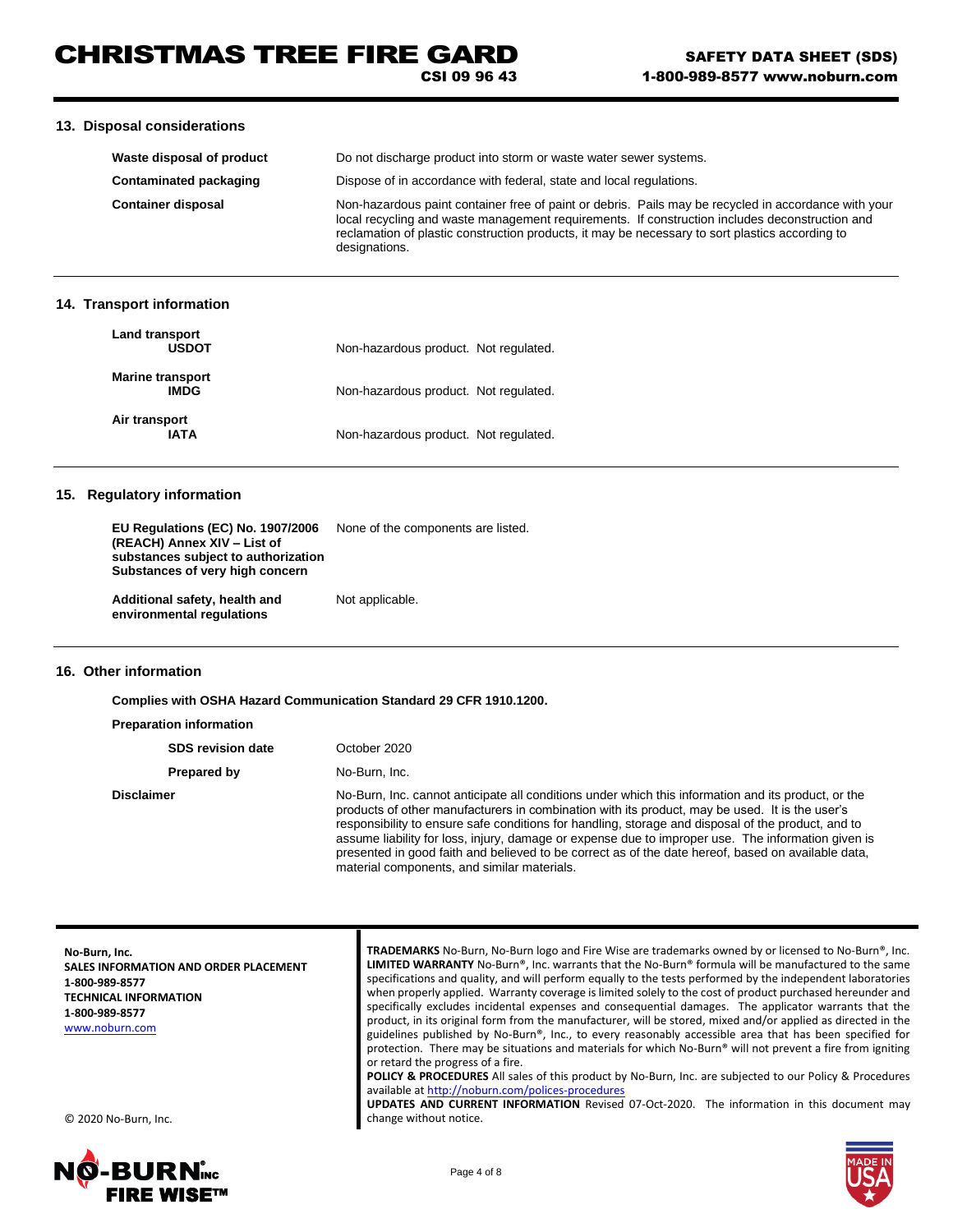**1. Identificación** 

| Identificador del producto     | No-Burn <sup>®</sup> Christmas Tree Fire Gard        |
|--------------------------------|------------------------------------------------------|
| Otros medios de identificación | Revestimiento ignífugo.                              |
| Familia química                | Sales alcalinas.                                     |
| Uso recomendado                | Consultar la hoja de venta del fabricante.           |
| Restricciones recomendadas     | Consultar la hoja de datos técnicos del fabricante.  |
| Nombre del fabricante          | No-Burn, Inc.                                        |
| <b>Dirección</b>               | 1392 High Street, Suite 211<br>Wadsworth, Ohio 44281 |
| País                           | USA                                                  |
| Teléfono                       | 800-989-8577                                         |
| Fax                            | 330-336-5800                                         |
| Correo electrónico             | info@noburn.com                                      |
| <b>Sitio Web</b>               | www.noburn.com                                       |

## **2. Identificación de peligros**

| Consideraciones generales relativas<br>a riesgos | No clasificado como peligroso según OSHA HCS.                                                |
|--------------------------------------------------|----------------------------------------------------------------------------------------------|
| <b>Clasificación</b>                             | No clasificado.                                                                              |
| Símbolo de peligro                               | Ningún símbolo.                                                                              |
| Término indicativo                               | Sin palabra de advertencia.                                                                  |
| Efectos potenciales sobre la salud               |                                                                                              |
| <b>Inhalación</b>                                | La exposición a corto plazo puede causar irritación de la nariz, la garganta y los pulmones. |
| Ojos/piel                                        | La exposición a corto plazo puede causar irritación en los ojos o la piel.                   |
| Ingestión                                        | La ingestión puede causar irritación estomacal y/o náuseas.                                  |
| Peligros para el medio ambiente                  | No se conoce ningún efecto significativo sobre el medio ambiente.                            |
| <b>Clasificación NFPA/HMIS</b>                   | Salud:<br><b>THEALTH</b>                                                                     |
|                                                  | Inflamabilidad:<br>$\Omega$<br>O FLAMMABILITY                                                |
|                                                  | 0<br>Reactividad:<br>0                                                                       |
|                                                  | () REACTIVITY<br>0-Menor, 1-Leve, 2-Moderado, 4-Extremo                                      |

## **3. Composición e información de los ingredientes**

| Nombre auímico                                                             | Número CAS | Porcentaie |
|----------------------------------------------------------------------------|------------|------------|
| Otros ingredientes (secreto comercial de conformidad con 29 CFR 1910,1200) |            |            |



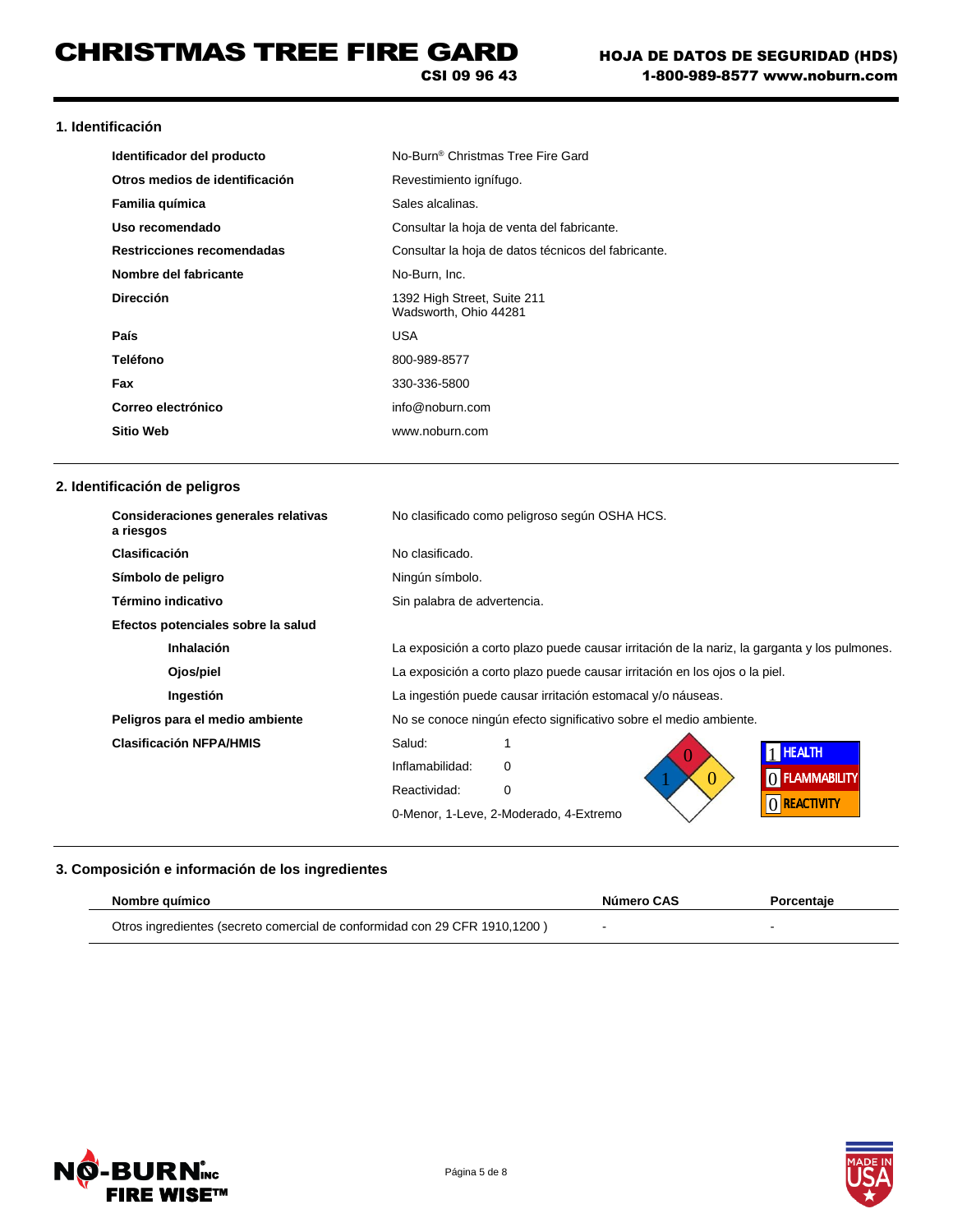# CHRISTMAS TREE FIRE GARD

CSI 09 96 43

### **4. Medidas de primeros auxilios**

| Inhalación            | Llevar a la persona al aire fresco. Si es necesario, dar respiración artificial o RCP.                                                          |
|-----------------------|-------------------------------------------------------------------------------------------------------------------------------------------------|
| Contacto con la piel  | Lavar la piel con agua y jabón. Lavar la ropa antes de volver a utilizarla.                                                                     |
| Contacto con los ojos | Lavar inmediatamente con una suave corriente de aqua tibia durante 15 minutos.<br>Buscar<br>atención médica, si es necesario.                   |
| Ingestión             | No provocar el vómito. Mantener a la persona caliente y en reposo. Dar a beber 2 o 3<br>vasos de aqua. Buscar atención médica, si es necesario. |

### **5. Medidas contra incendios**

| Medios de extinción adecuados                                 | Dióxido de carbono, polvo químico seco, espuma, agua pulverizada. |
|---------------------------------------------------------------|-------------------------------------------------------------------|
| Medios de extinción inadecuados                               | Ninguno.                                                          |
| Riesgos específicos derivados de la<br>sustancia o mezcla     | Ninguno.                                                          |
| Equipo de protección especial y<br>precauciones para bomberos | Ninguno.                                                          |

### **6. Medidas en caso de derrame accidental**

| Precauciones para la protección del personal Ninguna. |                                                                                                                                                        |
|-------------------------------------------------------|--------------------------------------------------------------------------------------------------------------------------------------------------------|
| Precauciones para la protección del<br>medio ambiente | Evitar el escurrimiento hacia las alcantarillas, zanjas y vías fluviales.                                                                              |
| Medidas de limpieza                                   | Los derrames deben ser contenidos, solidificados y colocados en recipientes adecuados<br>para su eliminación. Lavar la piel expuesta con jabón y agua. |

## **7. Manipulación y almacenamiento**

| Precauciones para la manipulación segura                | Evitar inhalar los vapores. Evitar el contacto prolongado con la piel.                                                                                       |
|---------------------------------------------------------|--------------------------------------------------------------------------------------------------------------------------------------------------------------|
| Controles de ingeniería                                 | Utilizar ventilación de escape local si se rocía en el interior. De lo contrario, la ventilación<br>general es adecuada.                                     |
| Condiciones necesarias para un<br>almacenamiento seguro | Almacenar en los contenedores originales sellados, en posición vertical y en un lugar<br>fresco y seco, lejos de ácidos concentrados y sustancias alcalinas. |
| Temperatura de almacenamiento                           | Mínima 40°F (4°C) Máxima: 90°F (32°C).                                                                                                                       |
| Vida útil                                               | 24 meses a partir de la fecha de fabricación.                                                                                                                |

## **8. Controles de exposición y protección personal**

| Controles de la exposición                                          | Utilice controles de ingeniería adecuados, como una ventilación adecuada. Cuando estos<br>sistemas no son eficaces, se debe usar equipo de protección personal adecuado, que<br>funcione de manera satisfactoria y cumpla con la norma OSHA u otras normas<br>reconocidas.                                                                                                                                                                                                                   |
|---------------------------------------------------------------------|----------------------------------------------------------------------------------------------------------------------------------------------------------------------------------------------------------------------------------------------------------------------------------------------------------------------------------------------------------------------------------------------------------------------------------------------------------------------------------------------|
| Equipo de protección personal<br>Protección para los ojos y la cara | Usar gafas para evitar salpicaduras. La protección para los ojos y la cara debe estar en                                                                                                                                                                                                                                                                                                                                                                                                     |
|                                                                     | conformidad con la norma OSHA 29 CFR 1910.133.                                                                                                                                                                                                                                                                                                                                                                                                                                               |
| Protección para manos y brazos                                      | Se recomienda usar guantes de goma o plástico.                                                                                                                                                                                                                                                                                                                                                                                                                                               |
| Protección respiratoria                                             | Si se rocía, utilizar respirador con purificador de aire aprobado por NIOSH de conformidad<br>con la norma OSHA 29 CFR 1910,134 (d)(1)(ii). Si se utiliza en un área limitada, se<br>recomienda utilizar un respirador con purificador de aire de cara completa (PAPR) o un<br>respirador con suministro de aire (SAR). Utilizar los respiradores de conformidad con las<br>normas 29 CFR 1910,134 (d)(3 )(i) (A) Cuadro 1, 29 CFR 1910.134(d)(3)(iii)(B) y 29 CFR<br>1910.134(d)(3)(iv)(B). |



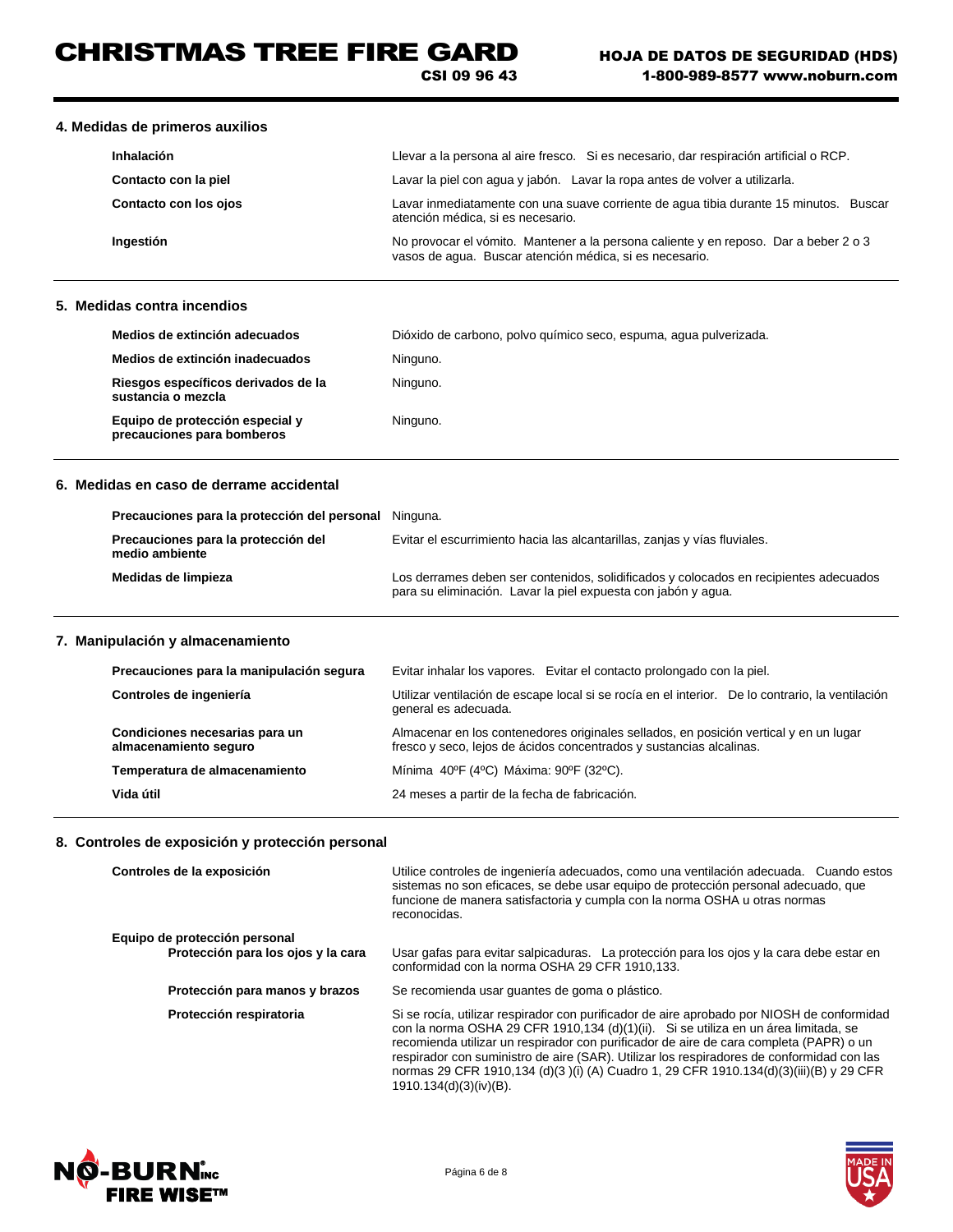CSI 09 96 43

## **9. Propiedades físicas y químicas**

| Líquido.                |
|-------------------------|
| Transparente.           |
| Aroma de manzana verde. |
| No es aplicable.        |
| 7-8.                    |
| 68%.                    |
| No es aplicable.        |
| 100°C (212°F).          |
| $<$ 100°C (212°F).      |
| Completa.               |
| 1.17.                   |
| No es aplicable.        |
| No es aplicable.        |
| No es aplicable.        |
| $0$ g/L.                |
|                         |

### **10. Estabilidad y reactividad**

| Reactividad                     | No reactivo (ninguna reactividad especial). |
|---------------------------------|---------------------------------------------|
| Estabilidad química             | Estable bajo condiciones normales.          |
| <b>Materiales incompatibles</b> | Oxidantes fuertes.                          |
| Materiales de descomposición    | Dióxido de carbono, monóxido de carbono,    |

# **11. Información toxicológica**

| <b>Toxicidad aquda</b>                           | Pruebas de toxicidad de los componentes de la fórmula indican toxicidad oral muy baja o<br>irritación de la piel/ojo. |
|--------------------------------------------------|-----------------------------------------------------------------------------------------------------------------------|
| Efectos potenciales sobre la salud<br>Inhalación | La exposición a corto plazo puede causar irritación de la nariz, la garganta y los pulmones.                          |
| Ojos/piel                                        | La exposición a corto plazo puede causar irritación en los ojos o la piel.                                            |
| Ingestión                                        | La ingestión puede causar irritación estomacal y/o náuseas.                                                           |
|                                                  |                                                                                                                       |

# **12. Información ecológica**

| Ecotoxicidad                  | No se dispone de datos. |
|-------------------------------|-------------------------|
| Persistencia y degradabilidad | No se dispone de datos. |
| Potencial de bioacumulación   | No se dispone de datos. |
| Movilidad en el suelo         | No se dispone de datos. |
| Otros efectos adversos        | No se dispone de datos. |